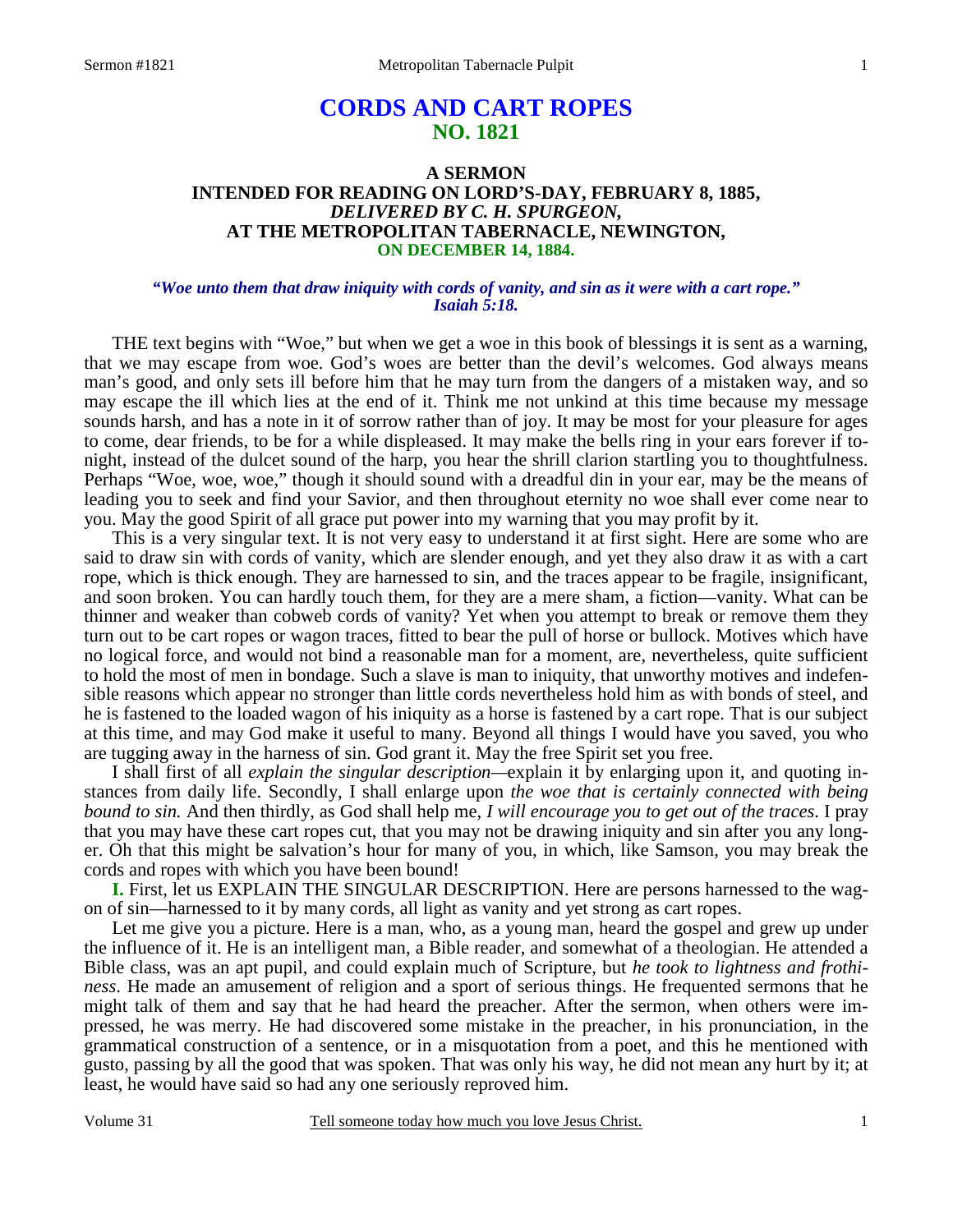He came under the bond of this religious trifling, but it was a cord of vanity small as a packthread. Years ago he began to be bound to his sin by this kind of trifling, and at the present moment I am not sure that he ever cares to go and hear the gospel or to read the word of God, for he has grown to despise that which he sported with. The wanton witling has degenerated into a malicious scoffer; his cord has become a cart rope. His life is all trifling now. You could not make him serious. He spends his time in one perpetual giggle. Every holy thing is now the subject of comedy. Like Belshazzar, he drinks his wine out of the sacred vessels of the temple. Earnestness has a pleasantry of its own, and a bold spirit yokes mirth and laughter to its cart, and subdues all the faculties of the mind to God, not even excepting humor, but this man acknowledges no Lord within his heart, but laughs at the most solemn truths and does not seem capable of anything higher or better. His life is a sneer. He would pull a feather out of an angel's wing and wear it in his cap. On the solemn day of Pentecost he would have drawn a picture of the cloven tongues upon his thumb nail that he might show it as a curiosity. There is nothing sacred to him now, nor will there be till he is in hell, and then he will have done with his jibes and flouts. The habit of being contemptuous has grown to be a cart rope with him, and it holds him most securely. I say, young men, break those wretched cords of vanity before they strengthen into cart ropes. While yet there is but a slender thread snap it, before thread gathers to thread, and that to another, and that to another, till it has come to be a cable, which even a giant could not pull asunder. There are many lamentable instances of triflers ripening into scoffers, and it were a great pity that you should furnish further illustrations. Avoid trifling with religion as you would avoid common swearing or profanity, for in its essence it is irreverent and mischievous.

 I have seen the same thing take another shape, and then it appeared as *captious questioning*. We are not afraid to be examined upon anything in the Word of God, but we dread a quibbling spirit. I, for one, believe that the more the Word of God has been sifted the more fully has it been confirmed. The result has been the better understanding of its teaching. The pure gold has shone the more brightly for being placed in the crucible. But there is a habit which begins thus—"I do not see *this;* and I do not understand *that;* and I do not approve of *this;* and I question *that."* It makes life into a tangle of thorns and briars where ten thousand sharp points of doubt are forever tearing the mind. This doubting state reminds one of the old serpent's "Yes, has God said?" If the statement made had been the opposite, the gentleman would have questioned it, for he is bound to doubt everything. He is one who could take either side and refute, but neither side and defend. He could do like the eminent barrister, who had made a mistake as to his side of the case, and he got up and gave all the arguments most tellingly, till his client's lawyer whispered to him, "You have done for us, you have used all the arguments against your own client." The barrister stopped and said, "My lord, I have thus told you all that can be urged against my client by those upon the other side, and I will now show you that there is nothing in the allegations," and with equal cleverness he went on to disprove what he had proved before. There are minds constructed in such a way that they can act in every way except that of plain up and down. Their machinery is eccentric; it would puzzle the ablest tongue to describe it. I like the old-fashioned consciences that go up and down, yes and no, right and wrong, true and false—the kind which are simple and need no great intellect to understand their methods. We are growing so cultured now that many have become like the old serpent, "more subtle than any beast of the field." The new-fashioned consciences act upon the principle of compromise and policy, which is no principle at all. To each inquiry they answer, "Yes and no. What is the time of day?" For it is, yes or no, according to the clock, or according to the climate, or more generally according to the breeches' pocket, for so much depends upon that. Practically many are saying, "Upon which side of the bread is the butter? Tell us this, and then we will tell you what we believe." People of that sort begin at first with an inquiring spirit, then go on to an objecting spirit, then to a conceited spirit, and then to a perpetually quibbling spirit. In the case to which I refer, there is nothing earnest, for when a man is a sincere questioner, and is willing to receive an answer, he is on the high road to truth, but when he merely questions and questions and questions, and never stops for an answer, and is nothing but a heap of quibbling, he is not worth clearing away. The last thing he wants is an answer, and the thing he dreads beyond everything is that he should be compelled to believe anything at all. Such a man at last gets bound as with a cart rope, he becomes an atheist or worse, for all capacity for faith departs from him. He is as frivolous as Voltaire, whose forte seemed to lie in ridiculing everything. You cannot save him. How can faith come to him? How can he believe who must have everything explained? How can he believe in Christ Himself, when he requires Him, first of all, to be put through a catechism and to be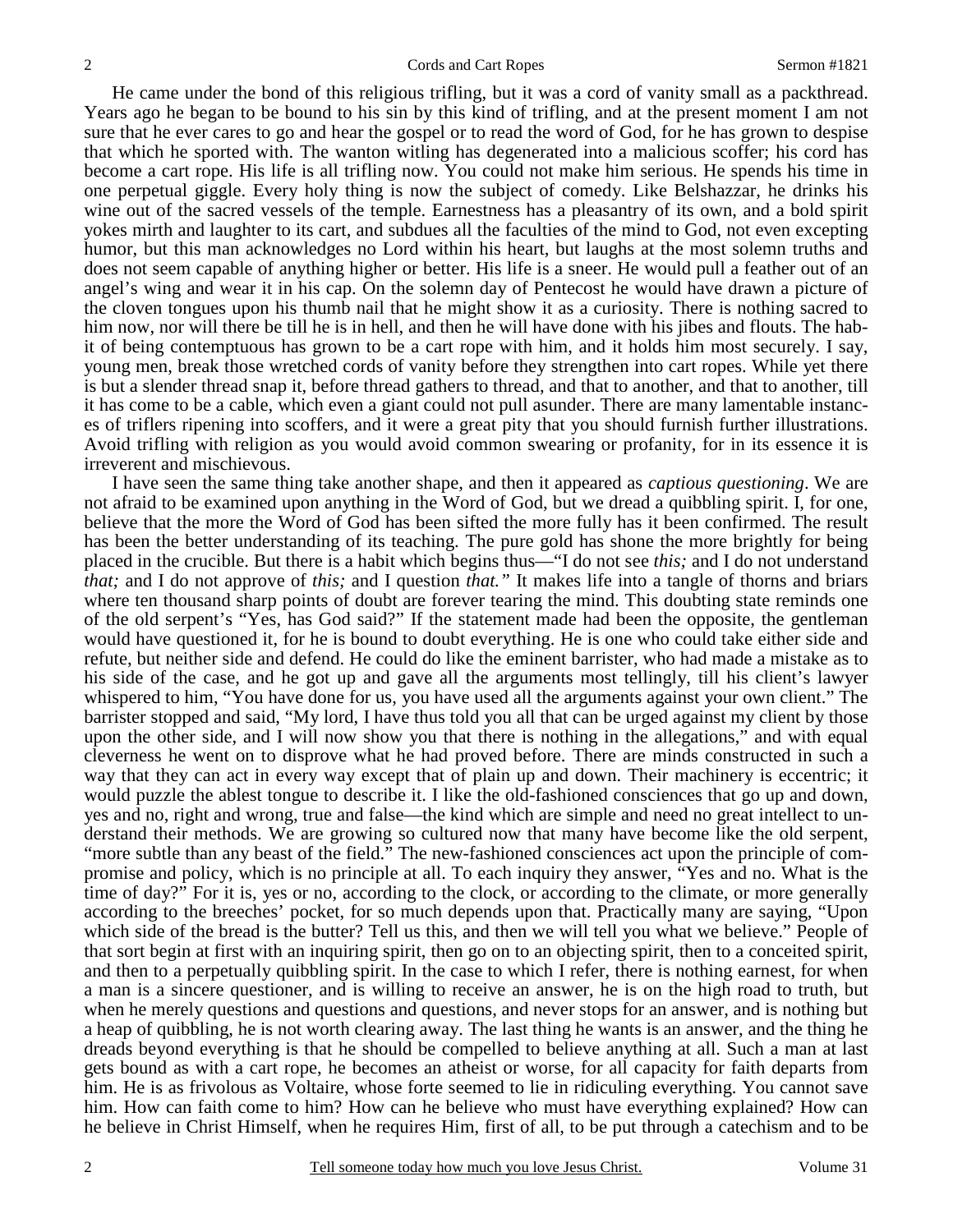made to answer quibbling? Oh, take heed of tying up your soul with cart ropes of skepticism, take heed of a truth-denying spirit. God help you to break the bonds. Inquire, but believe. Ask, but do accept the truth, and be in earnest in your resolve that if you prove all things you will also hold fast that which is good. To be always using the sieve but never to be using the mill is starving work, to be always searching after adulterations, but never to drink of the genuine milk, is a foolish habit. Quibbling is a curse, and carping is a crime. Escape from it while yet it is but as a cord of vanity, lest it come to be a cart rope which shall bind you fast.

 I hear one say, "This does not touch me. I have not fallen either into trifling or into questioning." No, but perhaps you may be a prisoner bound with other cords. Some have *a natural dislike to religious things* and cannot be brought to attend to them. Let me qualify the statement and explain myself. They are quite prepared to attend a place of worship and to hear sermons, and occasionally to read the Scriptures, and to give their money to help on some benevolent cause, but this is the point at which they draw the line—they do not want to think, to pray, to repent, to believe, or to make heart-work of the matter. Thinking, you know, is awkward work, and to them it is uncomfortable work, because there is not much in their lives that would cheer them if they were to think of it. They had rather not see the nakedness of the land. There is an ugly thing which they do not want to have much to do with—called repentance, of this they require much, but they are averse to it. The more children dislike medicine the more they need it, and it is the same with repentance. These people would rather shut their eyes and go on to destruction than stop and see their danger and turn back. To think about the past—why, they might have to mourn it, and who is eager after sorrow? Then there is such a thing as a change of heart, and they are rather shy of *that*, for they are almost heartless and do not like prying deep. If there were something to be done that could be managed in a day or two, if there were some pilgrimage to make, some penance to endure, some dress to be worn, they would not mind that, but thought, repentance, prayer, and seeking God they cannot endure such spiritual exactions. If there were some sacrifice to be made, they would do that, but this being at peace with God, this seeking to be renewed in the spirit of their mind—well, they have no mind to it. The world is in their hearts and they have no wish to get it out. They have heard some people say that all conversation about God, the soul, and eternity is dull Puritan talk, so they have picked up an expression as parrots often do, and they say, "No, we do not want to be Puritans. We do not care to be extra precise and righteous over much." What a misery it is that there should be persons who are bound with such cords of vanity as those! These are unreasonable feelings, insane aversions, unjustifiable prejudices; the Lord save you from them, and instead thereof give you a mind to know Him, and a heart to seek after Him. Why, as a boy, when I began to feel a sense of sin within me, I resolved that if there was such a thing as being born again, I would never rest until I knew it. My heart seemed set upon knowing what repentance meant and what faith meant, and getting to be thoroughly saved, but now I find that large numbers of my hearers back out of all serious dealing with themselves and God. They act as if they did not wish to be made happy for eternity. They think harshly of the good way. You see it is such radical work, regeneration cuts so deep, and it makes a man so thoughtful. Who knows what may have to be given up? Who knows what may have to be done? O, my hearer, if you indulge in such demurs and delays and prejudices in the first days of your conviction, the time may come when those little packthreads will be so intertwisted with each other that they will make a great cart rope, and you will become an opposer of everything that is good, determined to abide forever harnessed to the great Juggernaut car of your iniquities, and so to perish. God save you from that.

 I have known some men get harnessed to that car in another way, and that is by *deference to companions*. The young man liked everything that was good after a fashion, but he could not bear for anybody to say on Monday morning, "So you were at a place of worship on Sunday?" He did not like to say outright, "Of course I was; where were you?" But rather he said—well, he did look in at the chapel, or he did go to St. Paul's or the Abbey to hear the music. "Oh," says one, "I hear you were at the Tabernacle the other day." Yes, he went in from curiosity, just to see the place and the crowd. That is how he puts it, as if he were ashamed to worship his Maker and to be found observing the Sabbath Day. O, poor coward! That young man at another time was charged with having been seen in the inquiry room, or weeping under a solemn sermon. He said it was rather affecting, and he was a little carried away and over-persuaded, but he apologized to the devil and begged that he might hear no more of it. He began giving way to his ungodly friends, and soon he became their butt. One companion pulled his ear that way, and another pulled his ear another way, and in this manner he developed very long ears indeed. He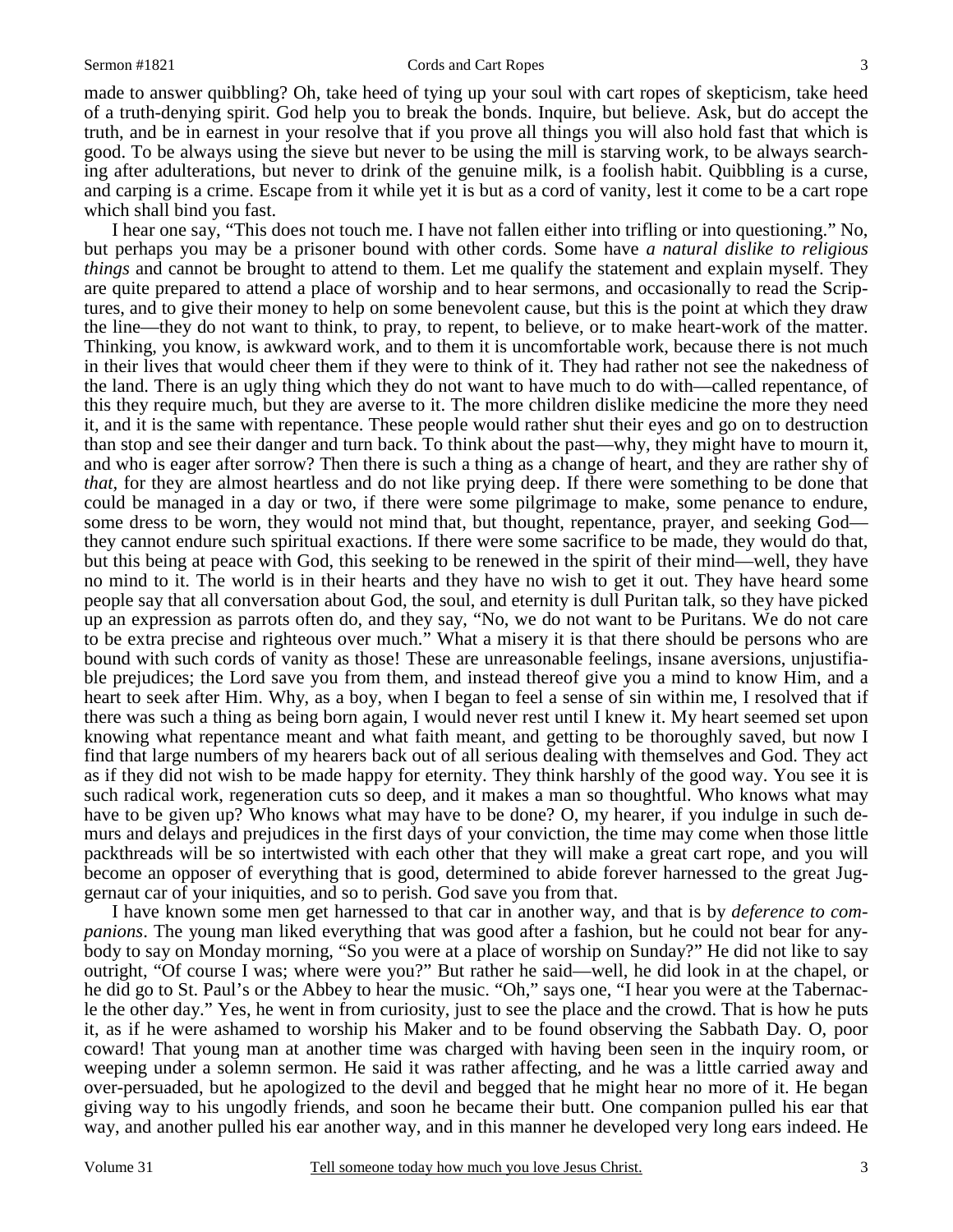did not go very far wrong at first, but having allowed sinful men to saddle him, they took care to ride him harder and harder as the days ran on. It was only a packthread sort of business that held him to sin by a kind of wicked courtesy, but after a while he became submissive to his equals, and fawned upon his superiors, doing their bidding even though it cost him his soul. He was vastly more attentive to the will and smile of some downright vicious comrade—far more thoughtful of a fool's opinion—than he was of the good pleasure of God. It is a shocking thing, but there is no doubt that many people go to hell for the love of being respectable. It is not to be doubted that multitudes pawn their souls, and lose their God and heaven, merely for the sake of standing well in the estimation of a degenerate. Young women have lost their souls for very vanity, sinning in the hope of securing the love of a brainless, heartless youth. Young men have flung away all hope of salvation in order that they might be thought to be men of culture; they have denied faith in order to be esteemed "free-thinkers" by those whose opinions were not worth a pin's head. I charge you, dear friend, if you are beginning at all to be a slave of other people, break these wretched and degrading bonds. I scorn that mental slavery in which many glory. What matters it to me today what anybody thinks of me? In this respect I am the freest of men. Yet do I know times when, had I yielded to the packthread, I would soon have felt the cart rope. He who sins to please his friend is making for himself slavery crueler than the African slave ever knew. He that would be free forever must break the cords before yet they harden into chains.

 Some men are getting into bondage in another way; *they are forming gradual habits of evil*. How many young men born and bred amid Christian associations do that! It is a little sip, and such a little. "I do not take above half a glass." Then why run such great risks for so small an indulgence? "The doctor"—O you doctors, what you have got to answer for!—"the doctor says I ought to take a little, and so I do." By and by the little thread becomes a cart rope, the tale about the doctor ends in doing what no doctor would justify. Will he say, "The doctor says I ought," when he comes rolling home at night, scarcely can find his way to bed, and wakes up with a headache in the morning? He would have done better to ask God for grace to escape while yet he held small pleasure in the fascinating firewater, and was the master of his appetite. The cart rope is hard to break, as many have found, though I would encourage even these by God's grace to struggle for liberty.

"Well," says a young man, "that is not my sin." I am glad it is not, but any other sin if it is persevered in will destroy you. I will not try to describe your sin. Describe it yourself, and think it over, but will you please remember the deceitfulness of sin—the way in which it comes to men, as the frost in the still evening in the wintry months comes to the lake? The pool is placid, and the frost only asks that it may thinly glaze the surface. The coating is so thin, you could scarcely call it ice, but having once filmed the pool, the sheet of ice has commenced, soon it is an inch thick, and in a few hours a loaded wagon might pass over it without a crash, for the whole pool seems turned to marble. So men give way to one evil passion or another—this vice or that, and the habit proceeds from bad to worse, till the cords of vanity are enlarged into cart traces, and they cannot escape from the load to which they are harnessed.

 I fear that not a few are under the delusive notion that they are safe as they are. *Carnal security* is made up of cords of vanity. How can a sinner be safe while his sin is unforgiven? How can he be at peace while he is a slave to evil, and an enemy to God? Yet many fancy that they are as good as need be, and far better than their neighbors. Surely such as they are must surely be secure, since they are so respectable, so well inclined, and so much thought of. A man may accustom himself to danger till he does not even notice it, and a soul may grow used to its condition till it sees no peril in impenitence and unbelief. As the blacksmith's dog will lie down and sleep while the sparks fly about him, so will a gospelhardened sinner sleep on under warnings and pleadings. At first the hearer had to do violence to his conscience to escape from the force of the truth, but at last he is encased in steel, and no arrow of the word can wound him. O you that are at ease in Zion, I beseech you listen to my admonition and fly from carnal security. O Lord, awaken them from their slumbering condition!

 This is a word of warning. I have not the time tonight to go into all the details. I wish I had. Beware of the eggs of the cockatrice. Remember how drops wear stones, and little strokes fell great oaks. Do not play with a cobra, even if it is but a foot long. Keep from the edge of the precipice. Fly from the lion before he springs upon you. Do not forge for yourself a net of iron, nor become the builder of your own prison. May the Holy Spirit deliver you. May you touch the cross, and find in it the power which will loose you and let you go.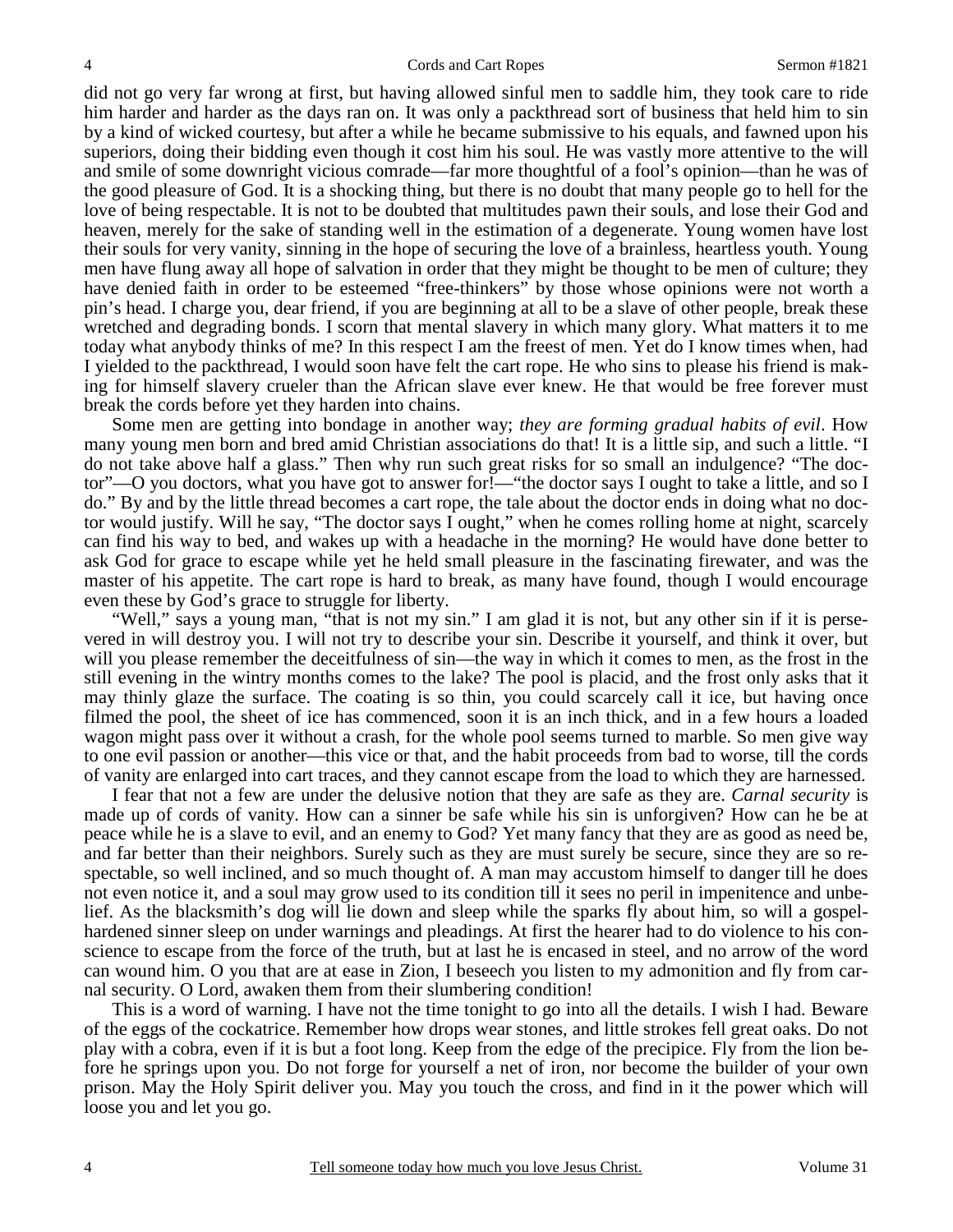**II.** But, oh, how I wish that every person here who has not yet found liberty, but is harnessed to his sin, could escape tonight, for—and this is my second point—THERE IS A WOE ABOUT REMAINING HARNESSED TO THE CART OF SIN, and that woe is expressed in our text.

*It has been hard work already* to tug at sin's load. If I am addressing any here that have fallen into great sin, I know that you have fallen into great sorrow. I am sure you have. Much of history is happily covered with a veil so that its secret griefs do not become open miseries, otherwise were the world too wretched for a tender heart to live in it. Could we lift the tops of the houses, could we exhibit the skeletons hidden in closets, could we take away the curtains from human breasts—what sorrows we should see, and the mass of those sorrows—not the whole of them, but the mass—would be found to come from sin. When the young man turns to paths of unchastity or of dishonesty, what grief he makes for himself, what woe, what misery! His bodily disease, his mental anguish we have no heart to describe. Ah, yes, "The way of transgressors is hard." They put on a smile, they even take to uproarious laughter, but a worm is gnawing at their hearts. Alas, poor slaves! They make a noise as they try to drown their feelings, but as the crackling of thorns under a pot such is the mirth of the wicked—hasty, noisy, momentary, gone, and nothing but ashes left. I would not have you proceed in the path of sin if there were nothing in it worse than what has already happened to you. Surely the time past may suffice for folly; you have reaped enough of the fire-sheaves without going on with the harvest. I would as a brother urge you to escape from your present bondage.

 But remember, if you remain harnessed to this car of sin, *the weight increases*. You are like a horse that has to go on a journey and pick up parcels at every quarter of a mile. You are increasing the heavy luggage and baggage that you have to drag behind you. A man starting in life is somewhat like a horse with but a slender load in the cart, but as he goes on from youth to manhood, and from manhood to his riper years, he has been loaded up with more sin, and what a weight there is behind him now! Grinning devils, as they bring the heavy packages and heap them up one upon another, must wonder that men are such fools as to continue in the harness and drag on the dreadful load as if it were fine sport. Alas, that man should sin away their souls so lightly, as if self-destruction were some merry game that they were playing at, whereas it is a heaping up unto themselves of wrath against the day of wrath, and the perdition of ungodly men.

 Further, I want you to notice that as the load grows heavier, so *the road becomes worse,* the ruts are deeper, the hills are steeper, and the sloughs are fuller of mire. In the heyday of youth man finds beaded bubbles about the brim of his cup of sin, the wine moves itself aright, it gives its color in the cup, but as he grows older and drinks deeper he comes nearer to the dregs, and those dregs are as gall and wormwood. An old man with his bones filled with the sin of his youth is a dreadful sight to look upon; he is a curse to others, and a burden to himself. A man who has fifty years of sin behind him is like a traveler pursued by fifty howling wolves. Do you hear their deep bay as they pursue the wretch? Do you see their eyes glaring in the dark, and flaming like coals of fire? Such a man is to be pitied, indeed. Where shall he flee, or how shall he face his pursuers? He who goes on carelessly when he knows that such a fate awaits him is a fool, and he deserves small pity when the evil day comes. O you that are drawing the wagon of sin, I implore you stop before you reach the boggy ways of infirmity, the tremendous swamps of old age!

 Remember, friends, if any of you are still harnessed to your sins, and have been so for years, the day will come when *the load will crush the horse*. It is a dreadful thing when the sins which were drawn at last drive the drawer before them. In the town where I was brought up there is a very steep hill. You could scarcely get out of the town without going down a hill, but one is especially precipitous, and I remember once hearing a cry in the streets, for a huge wagon had rolled over the horses that were going down the hill with it. The load had crushed the creatures that were supposed to draw it. There comes a time with a man when it is not so much he that consumes the drink as the drink that consumes him. He is drowned in his cups, sucked down by that which he himself sucked in. A man was voracious, perhaps, in food, and at last his gluttony swallowed him, at one grim morsel he went down the throat of the old dragon of selfish greed. Or the man was lustful, and at last his vice devoured him. It is an awful thing when it is not the man that follows the devil, but the devil that drives the man before him as though he were his laden ass. The man's worst self, that had been kept in the rear and put under restraint, at last gets up and comes to the front, and the better self, if he ever had such, is dragged on an unwilling captive at the chariot wheels of its destroyer.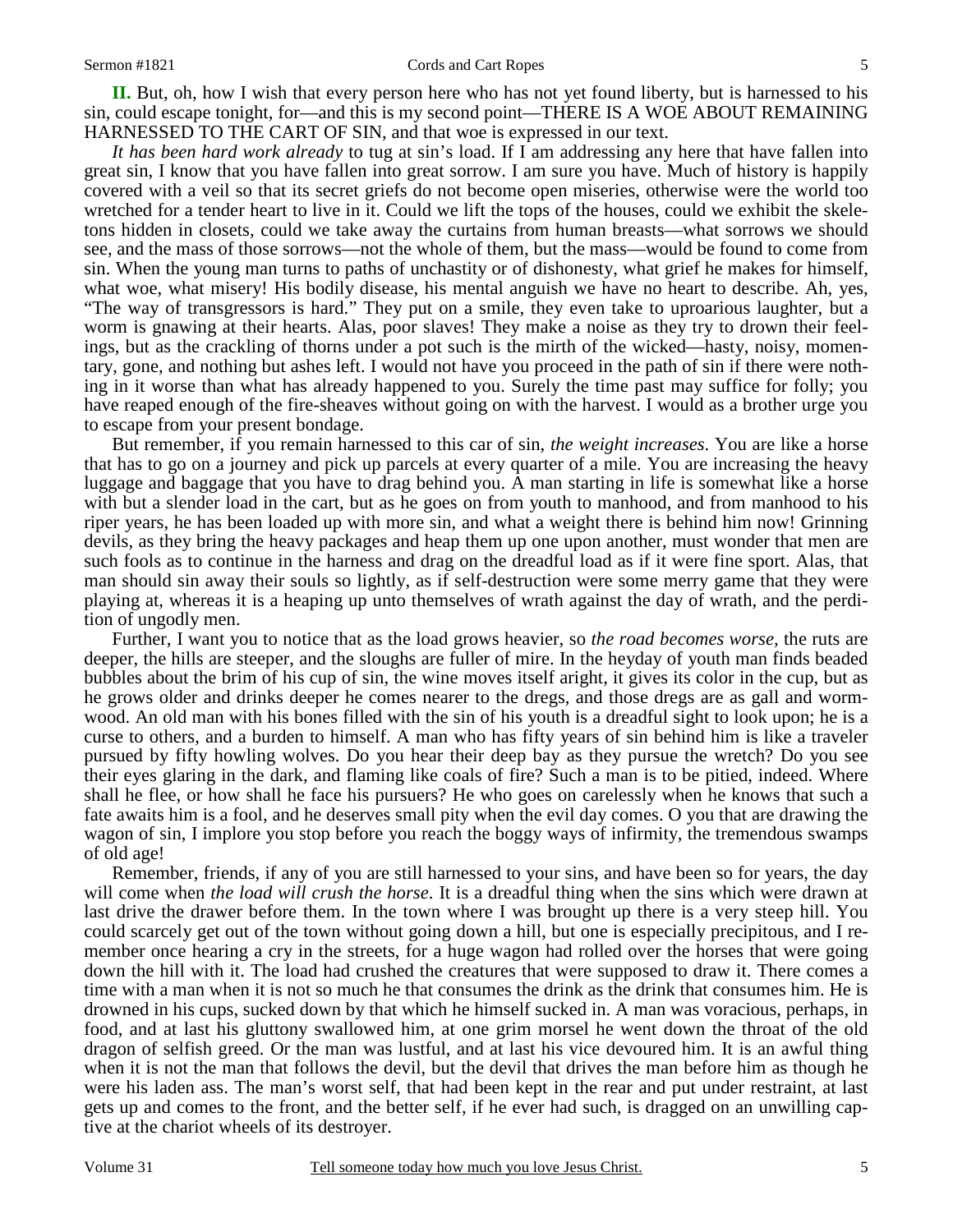I am sure that there is nobody here who desires to be eternally a sinner; let him beware then, for *each hour of sin brings its hardness and its difficulty of change*. Nobody here wants to get into such a condition that he cannot keep from sinning any longer, let him not be so unwise as to play with sin. When the moral brakes are taken off, and the engine is on the down-grade, and must run on at a perpetually quickening rate forever, then is the soul lost indeed. I am sure there is not a man here who wants to commit himself to an eternity of hate of God, an eternity of lust, an eternity of wickedness and consequent wretchedness. Why then do you continue to harden your hearts? If you do not wish to rush down the decline, put on the brake tonight, God help you to do so, or, to come back to the text, let the packthreads be broken, and the cords of vanity be thrown aside, before yet the cart rope shall have fastened you forever to the Juggernaut car of your sin and your destruction.

**III.** Now I want to offer SOME ENCOURAGEMENT FOR BREAKING LOOSE. It is time I did. I do not wish to preach a sad unhappy sermon tonight, but I do long to see everybody here saved from sin. My heart cries to God that as long as I am able to preach, I may not preach in vain. God knows I have never shunned to speak what I have thought, and to speak very plainly and very home to you. I never come into this pulpit with the notion that I must not say a sharp thing, or somebody will be offended and I must not deal with common sins, for somebody will say that I am coarse. I care not the snap of a finger what you choose to say about me, if you will but forsake sin and be reconciled to God by the death of His Son. That is the one and only thing my heart craves, and for that end I have given earnest warnings at this time. I may not much longer be spared to speak with you, and therefore I am the more earnest to impress you while I may. Help me, O Spirit of God!

 Now, listen. *There is hope for every harnessed slave of Satan*. There is hope for those who are most securely bound. "Oh," you say, "I am afraid that I have got into the cart rope stage, for I seem bound to perish in my sin, I cannot break loose from it." Listen. Jesus Christ has come into the world to rescue those who are bound with chains. That is to say, God Himself has taken upon Himself human nature, with this design—that He may save men from their sins. That blessed, perfect baby, such as never mother before had ever seen—that virgin's child—when they named Him, it was said, "You shall call His name Jesus, for He shall save His people from their sins." He has come to this world in our nature on purpose to save men from their sins. He can cut the traces which bind you to Satan's chariot. He can take you out of the shafts. He can set you free, tonight. You have been dragging on for years, and you think there is no chance for you, but there is more than a chance, there is the certainty of salvation if you trust in Jesus. I remember reading a famous writer's description of a wretched cab-horse which was old and worn out and yet kept on its regular round of toil. They never took him out of harness for fear they should never be able to get his poor old carcass into it again. He had been in the shafts for so many years that they feared if they took him out of them he would fall to pieces, and so they let him stay where he was accustomed to be. Some men are just like that. They have been in the shafts of sin so many years that they fancy that if they were once to alter they would drop to pieces. But it is not so, old friend. We are persuaded better things of you, and things that accompany salvation. The Lord will make a new creature of you. When He cuts the traces and brings you out from between those shafts which have so long held you, you will not know yourself. When old things have passed away you will be a wonder to many. Is it not said of Augustine that after his conversion he was met by a fallen woman who had known him in his sin, and he passed her by? She said, "Austin, it is I," and he turned and said, "But I am not Austin. I am not the man you once knew, for I have become a new creature in Christ Jesus." That is what the Lord Jesus Christ can do for you. Do you not believe it? It is true, whether you believe it or not. Oh that you would look to Jesus and begin to live! It is time a change was made, is it not? Who can change you but the Lord Jesus?

 Let me tell you another thing that ought to cheer you, and it is this. You are bound with the cords of sin, and in order that all this sin of yours might effectually be put away, the *Lord Jesus, the Son of the Highest, was Himself bound*. They took Him in the Garden of Gethsemane, and bound His hands, and led Him off to Pilate and Herod. They brought Him bound before the Roman governor. He was bound when they scourged Him. He was bound when they brought Him forth bearing His cross. He was fastened hand and foot as they drove in the nails, and thus fixed Him with rivets of iron to His cross. There did He hang, fastened to the cruel tree, for sinners such as you are. If you come and trust Him to-night you shall find that for you He endured the wrath of God, for you He paid the penalty of death, that He might set you free. He bore it that you should not bear it, He died for you that you might not die. His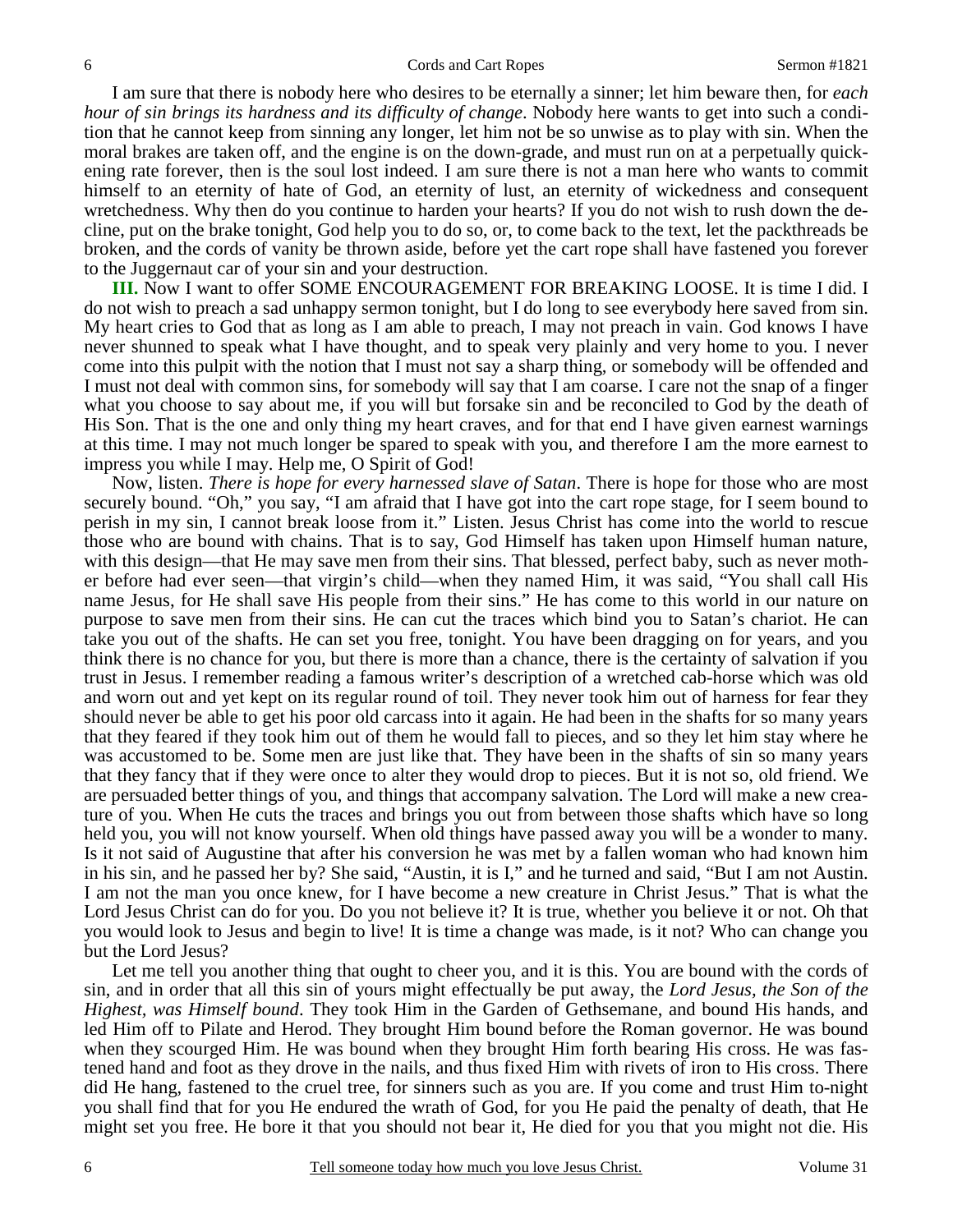### Sermon #1821 Cords and Cart Ropes 7

God grant that it may be done at this very moment.

 I will tell you another cheering fact to help you to overcome your sin, and break the cart ropes that now bind you—*There is in the world a mysterious Being whom you know not, but whom some of us know, who is able to work your liberty*. There dwells upon this earth a mysterious Being, whose office it is to renew the fallen, and restore the wandering. We cannot see Him, or hear Him, yet He dwells in some of us, as Lord of our nature. His chosen residence is a broken heart and a contrite spirit. That most powerful Being is God, the third person of the blessed Trinity, the Holy Spirit, who was given at Pentecost and who has never been recalled, but remains on earth to bless the people of God. He is here still, and wherever there is a soul that would be free from sin this free Spirit waits to help him. Wherever there is a spirit that loathes its own unholiness, this Holy Spirit waits to cleanse him. Wherever there is a groaning one asking to be made pure, this pure Spirit is ready to come and dwell in him, and make him pure as God is pure. O, my hearer, He waits to bless you now, He is blessing you while I speak. I feel as if His divine energy went forth with the word and entered into your soul as you are listening. I trust I am not mistaken. If you believe in Jesus Christ, the Son of God, believe also in the power of the Holy Spirit to make you a new creature, and cleanse you, and deliver you from every fetter, and make you the Lord's free man.

 I will tell you one thing more and I will have done. *Our experience should be a great encouragement to you*. I have tried to preach to you that are in the traces, poor worn out cab-horses to the devil, posthorses of Satan that seem never to have a holiday, dragging your cart of sin behind you through the slush of the foul city of Vanity. The mercy is that you are not horses, but men born for nobler purposes. You may be free, for some of us are free. Oh, what a load I had behind me once, my wagon of inbred sin was a huge one indeed. Had it not been for the grace of God I should have perished in the impossible attempt to move it. I do not think that my load as to overt sin was at all like that which some of you are dragging, for I was but a child, and had not yet plunged into the follies of the world, but then I had a dogged will, a high spirit, an intense activity, and a daring mind, and all this would have driven me headlong to perdition if the Spirit of God had not worked in me to subdue me to the will of the Lord. I felt within my spirit the boiling up of that secret cauldron of corruption which is in every human bosom, and I felt that I was ruined before God, and that there was no hope for me. My burden of inward sin at fifteen years of age was such that I knew not what to do. We have seen pictures of the Arabs dragging those great Nineveh bulls for Mr. Leyard, hundreds of them tugging away, and I have imagined how Pharaoh's subjects, the Egyptians, must have sweated and smarted when they had to drag some of the immense blocks of which his obelisks were composed—thousands of men dragging one block of masonry, and I seemed to have just such a load as that behind me, and it would not stir. I prayed, and it would not stir. I took to reading my Bible, but my load would not stir. It seemed stuck in the mire, and no struggling would move the awful weight. The wheels were in deep ruts. My load would not be moved, and I did not know what to do. I cried to God in my agony, and I thought I must die if I did not get delivered from my monstrous cumber, but it would not stir. I have no drag behind me now. Glory be to God, I am not bound with a cart rope to the old wagon. I have no hamper behind me, and as I look back for the old ruts where the cart stopped so long I cannot even see their traces. The enormous weight is not there! It is clean gone! There came One who wore a crown of thorns, I knew Him by the marks in His hands and in His feet, and He said, "Trust Me, and I will set you free." I trusted Him, and the enormous weight behind me was gone. It disappeared. As I was told, it sank into His sepulcher, and it lies buried there, never to come out again. My cart rope snapped, my cords of vanity melted, I was out of harness. Then I said, "The snare is broken, and my soul has escaped as a bird out of the snare of the fowler. I will tell the story of my deliverance as long as I live." I can say tonight—

*"Ever since by faith I saw the stream His flowing wounds supply, Redeeming love has been my theme, And shall be till I die."* 

Oh, my beloved hearers believe in Christ as I did. The gospel comes to each sorrowing sinner, and it says—Trust the Savior and there is joy for you. There is but a veil of gauze between you and peace, move the hand of faith and that veil will be torn to pieces. There is but a step between your misery and